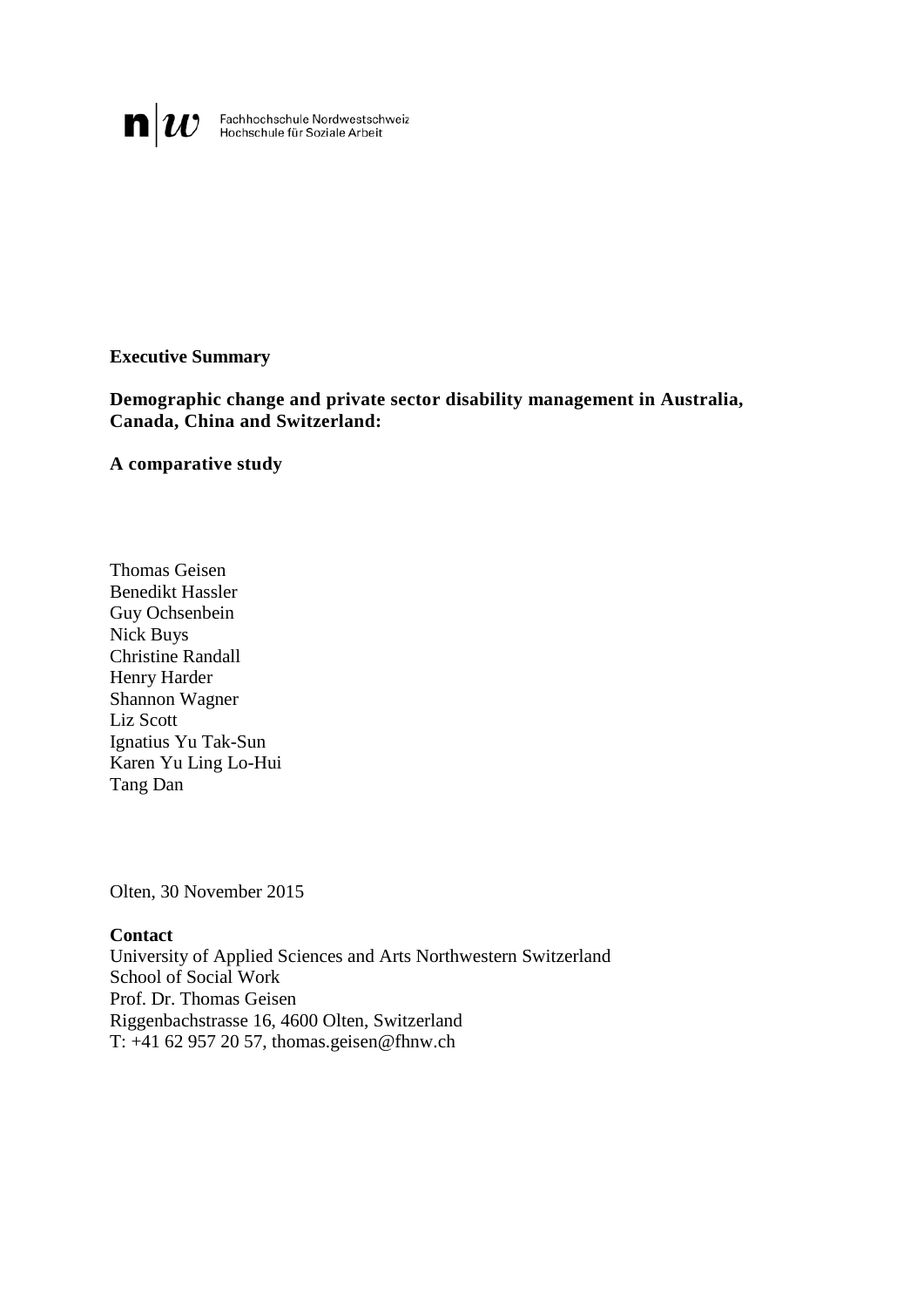# Contents

| $\mathbf{1}$   | <b>Research Plan</b>                                       | $\overline{4}$ |
|----------------|------------------------------------------------------------|----------------|
| 2              | Results obtained and analysis                              | $\overline{4}$ |
| 3              | Implementation of DM programs in companies                 | 5              |
| $\overline{4}$ | Effectiveness of DM programs in companies                  | 6              |
| 5              | <b>Expected and Obtained Results</b>                       | 9              |
| 6              | Information regarding practical application of the results | 9              |
| 7              | Questions that merit further exploration                   | 10             |
| 8              | Practical and policy recommendations                       | 10             |
| 9              | Information regarding publications and other activities    | 11             |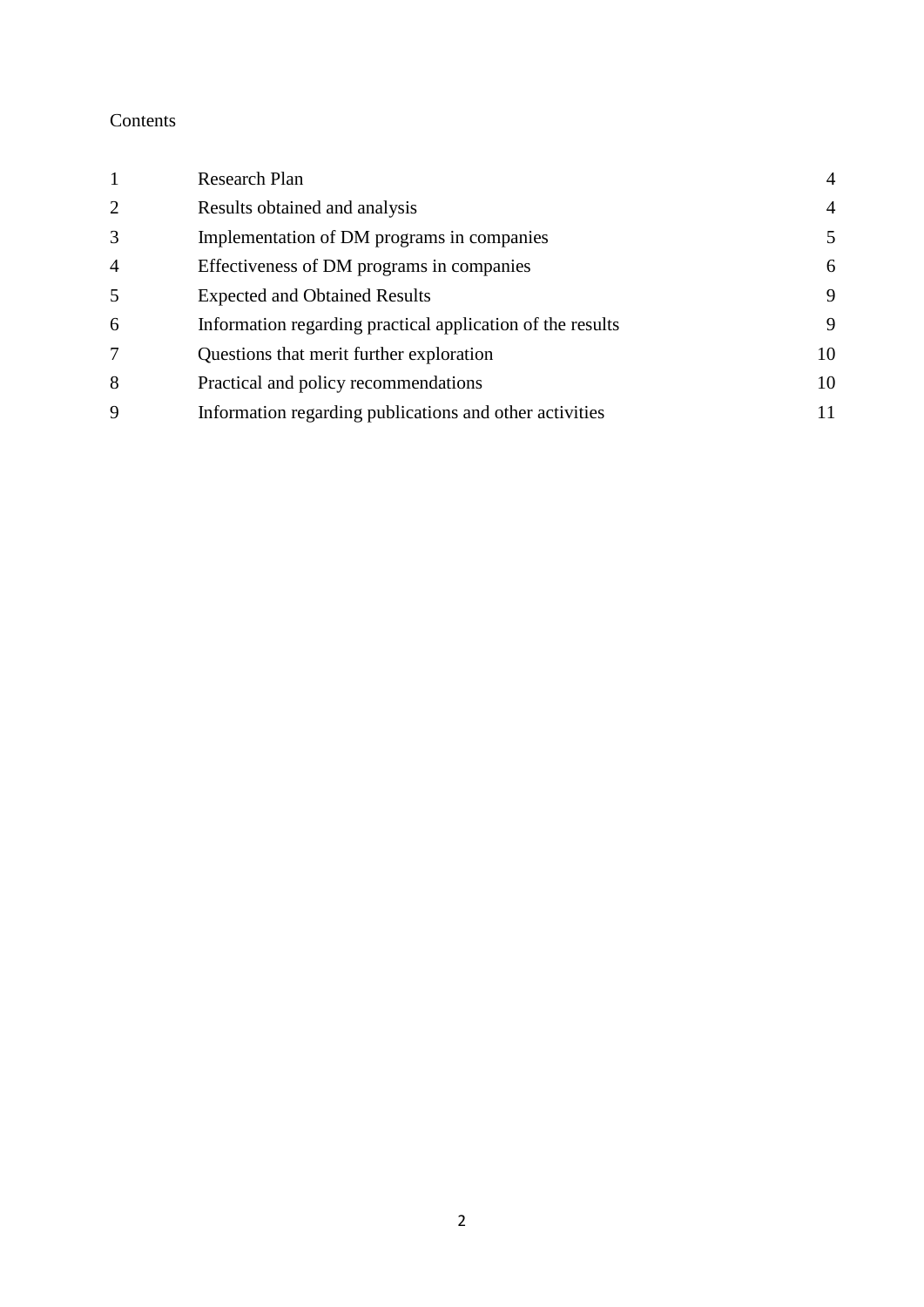### **Abstract of the Executive Summary**

The objectives of this study were to establish baseline data for how disability management is implemented in companies in different countries, how national systems influence the implementation of DM, and how that benefits employers and employees. Thirty-two companies in Australia, Canada, China and Switzerland participated, 128 in-depth interviews were conducted and 1,201 employees participated in the survey.

The results indicate that DM is positively related to job satisfaction, morale, physical and mental health, and sick leave. The support of employees is seen as effective in improving their health conditions and productivity in the company. DM is underpinned by relevant legislation and welfare expectations in each country, but companies face the problem of obtaining the required know-how to successfully implement DM.

The results of this study are significant partly because it is the first international and interdisciplinary study looking at how and why DM is implemented in companies. This provides a baseline for improved DM practice in individual companies across countries, as well as for further international DM research. This is important to the success of companies and to the health and wellbeing of individual workers.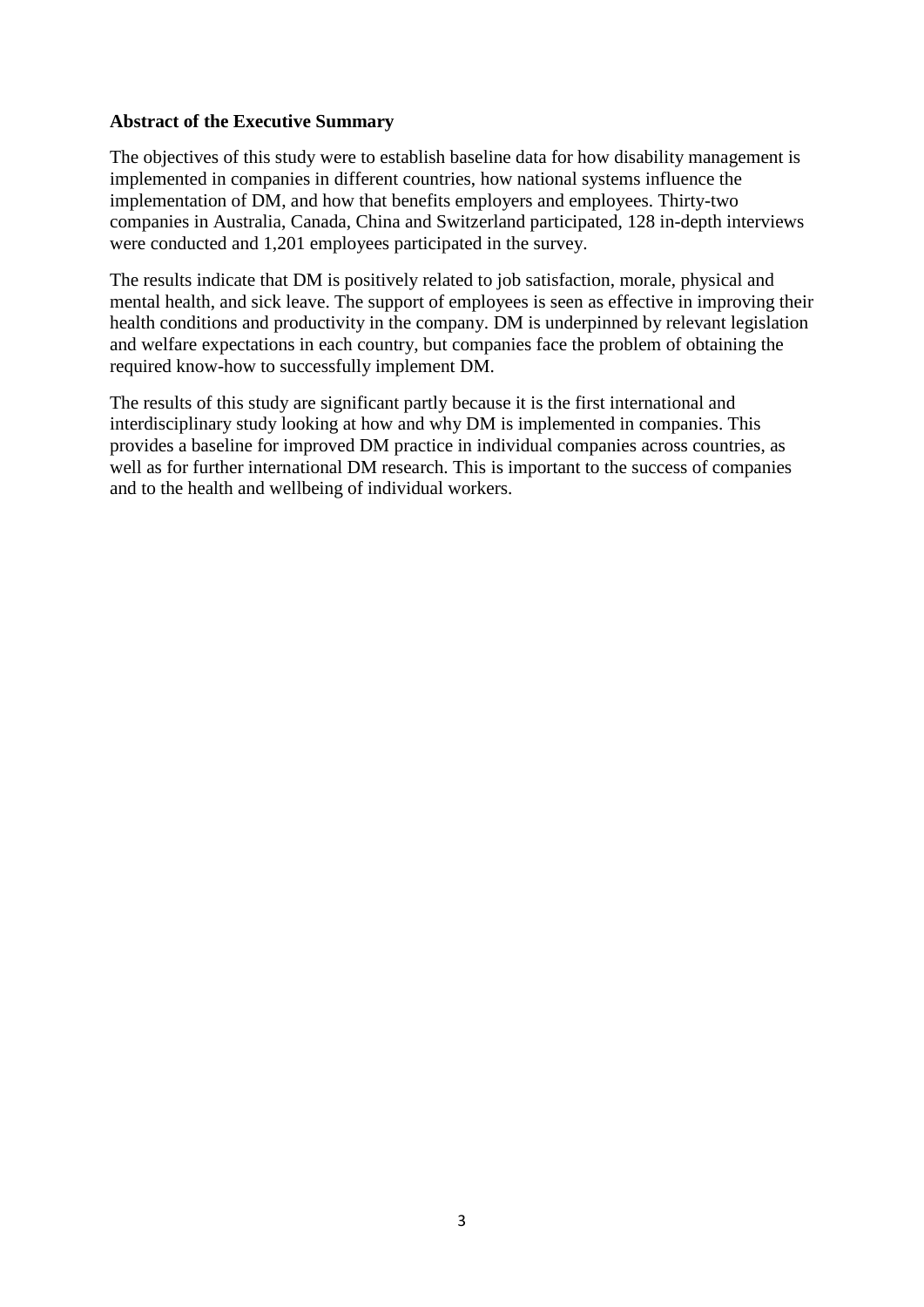### **Executive Summary**

## <span id="page-3-0"></span>**1 Research Plan**

The study was conducted by an international and interdisciplinary research team, which includes researchers from Australia, Canada, China and Switzerland. The range of disciplines includes psychology, social work, economic sciences, medicine, sociology, health care and rehabilitation science. The international perspective and the interdisciplinarity of this research team contributed a lot to the research findings. However, during the research process various challenges arose, including (a) the need to develop a coherent terminology for disability management which is not yet established either in the different countries or on the international level; (b) the need for a research practice that applies the same methods and methodology in each national context; (c) different national ethical standards for conducting research; and (d) intercultural differences and 'critical incidents'. Further issues came up during the research process regarding methods and methodology for qualitative and quantitative research. Here, it is not only discourses and practices in the participating countries that are different but also research practices. Given our international comparative approach, this meant that we needed in-depth communication on research methods, methodology and practice. A more general challenge was that each country was facing its own difficulties in realising the research project, which lead to unequal progress of the project; e.g. differences in the progress of recruiting companies and their impact on data collection and analysis timelines, and different standards for ethics approval. Yet, despite these difficulties a heterogeneous sample of companies was developed in each country, which was essential for the international comparison. There is limited research into what measures and activities are taken by firms when their employees are injured and there is, to our knowledge, no cross-national or international comparative research on DM in the private sector. Hence our international analysis of DM programs in private companies, including the impact of national social systems on DM, and the effectiveness of different DM concepts and programs, is a significant contribution to knowledge available in the DM literature. Furthermore, this type of international study helps to reveal factors that encourage private companies to implement DM and highlights the specific benefits for workers in the countries analysed (cf. Westmorland & Buys, 2004 ). This knowledge can then be shared to improve DM uptake in institutions and countries, further the development of workplace integration programs and help companies to face the challenges linked to demographic change.

The study makes an international comparison of countries with well-established DM systems: Australia, Canada, China and Switzerland. The aim of the study was to answer the following research questions:

- What factors influence a private company's choice to implement a DM Program?
- What are the perceived benefits/drawbacks of a DM Program?
- What are the strengths/weaknesses of the current DM systems?
- What value do employees see DM having in terms of their job satisfaction, physical and mental health, employee morale, workplace attendance, etc.?

## <span id="page-3-1"></span>**2 Results obtained and analysis**

Thirty-two companies in Australia, Canada, China and Switzerland participated in the study, 128 in-depth interviews with CEOs, human resources managers, disability management practitioners and employees were conducted and 1,201 employees participated in the survey. Implementation and practice of DM in the different countries shows that there are similar challenges for the companies. They need to solve the problem of obtaining the professional know-how they need to implement and conduct a DM program. They can both use external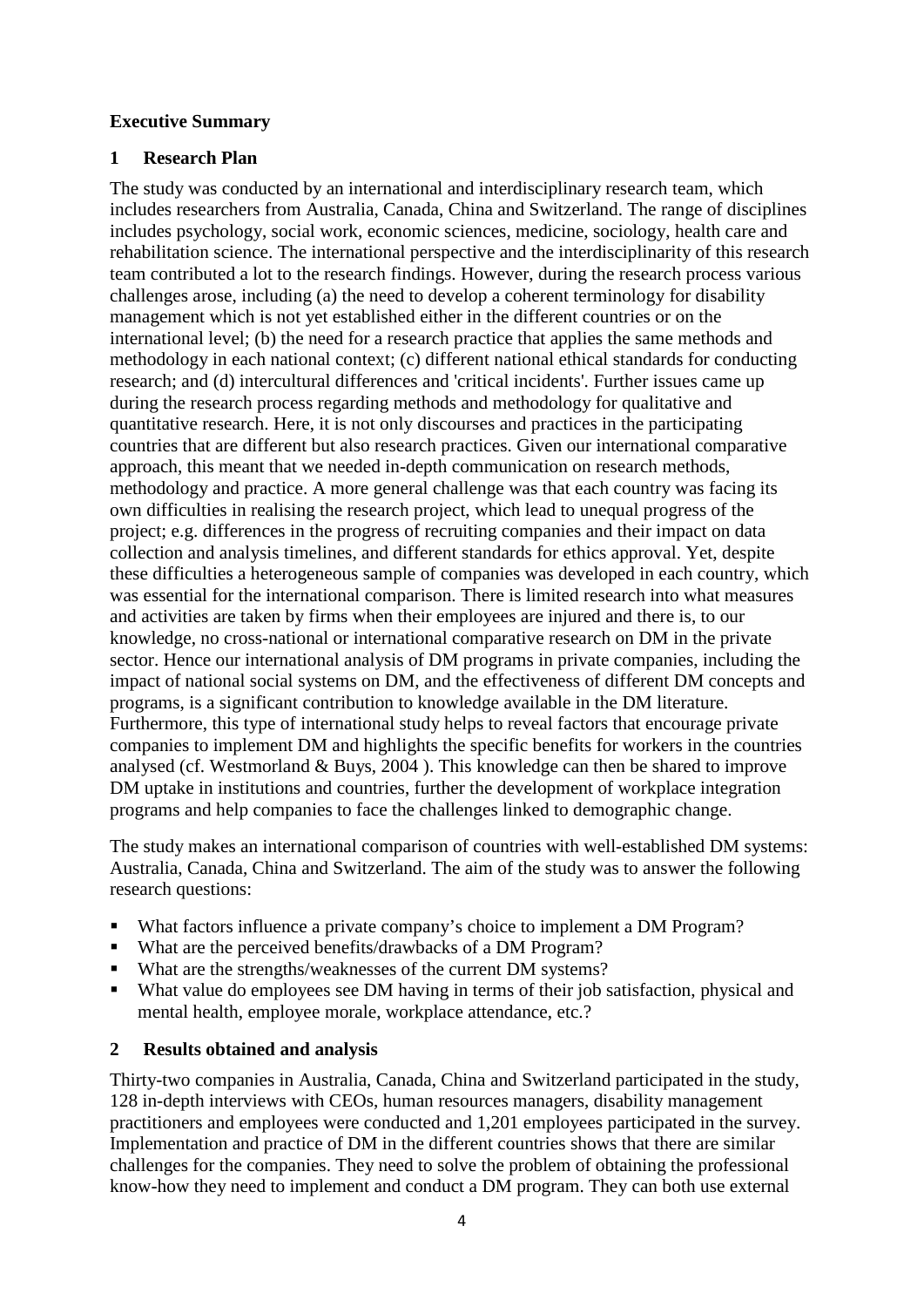DM services and develop their own company-based DM programs, but only in China is there a strong focus on company-based DM. There, external support is provided by experts and expert organizations but the companies do not delegate to a DM service agency. However, the overall perception of DM in companies is that it is very much needed. This attitude is reinforced directly by legal demands and indirectly by welfare state measures supportive of DM implementation. The main reason for companies to introduce DM is cost effectiveness and productivity. Both are seen in a broad sense, which means that companies are highly responsive to their own company culture as well as to the social context in which they are situated. For the companies that already have a long tradition of fulfilling legal requirements for occupational safety and employee health, the incentive to develop a DM program is already rooted in the company culture, whereas companies without that background are struggling with the introduction of DM because of a lack of experience in that field. This can be seen in the case of China where a company culture of social responsibility needs first to be developed. However, in contrast to the other countries, companies in China are more aware of a social responsibility that is not limited to the employees but is also relates to the family context of the employee, whereas in the other countries there is a strict division between the needs of employees and their workplace, and employees' private and family issues. This illustrates that company culture is an important factor for DM from an international comparative perspective. In the following chapter we look in more detail at the findings of our international comparison.

### <span id="page-4-0"></span>**3 Implementation of DM programs in companies**

The internal motivators for organisations in all four countries to implement DM include valuing or caring for workers and staff productivity, as well as reducing costs associated with poor health, injury absence and staff turnover. Swiss, Canadian and Chinese employers also referred to social responsibility, company image and recruitment motivators, which are absent from the Australian context. Chinese and Australian companies are also motivated to engage employees in an organisational safety culture with support from management, partly driven by legislative compliance requirements.

External factors influencing the motivation of companies in all four countries to implement DM include national politics and insurance schemes. Swiss, Canadian and Chinese companies also look to international factors, such as WHO recommendations and international best practice standards. Australian companies on the other hand are overtly Australia-centric in their DM implementation, even in organisations that are part of a bigger international organisation. Both Canadian and Australian organisations are strongly driven by legislative requirements. Canadian organisations are also highly motivated by accountability to unions, regulatory bodies, the public, as well as national human rights and environmental legislation.

Primary illness and injury prevention measures in all four countries include health and wellness programs and employee assistance programs, as well as injury and illness prevention strategies and equipment. Swiss, Canadian and Chinese companies also encourage physical fitness through access to training facilities and a range of health initiatives, as well as health promotion activities. In addition, Swiss and Canadian companies offer flexible and transitional work arrangements, for older workers, for example.

Secondary prevention measures in all four countries include absence management strategies, risk assessment and accident investigation, as well as insurance to cover work-related injury, illness and disability. In addition, companies in Switzerland, Canada and Australia provide money and resources to accommodate injured or ill workers and for medical expenses, even before it became a compensable condition. Occupational health and safety measures in all four countries also include equipment and strategies to manage known risks, and occupational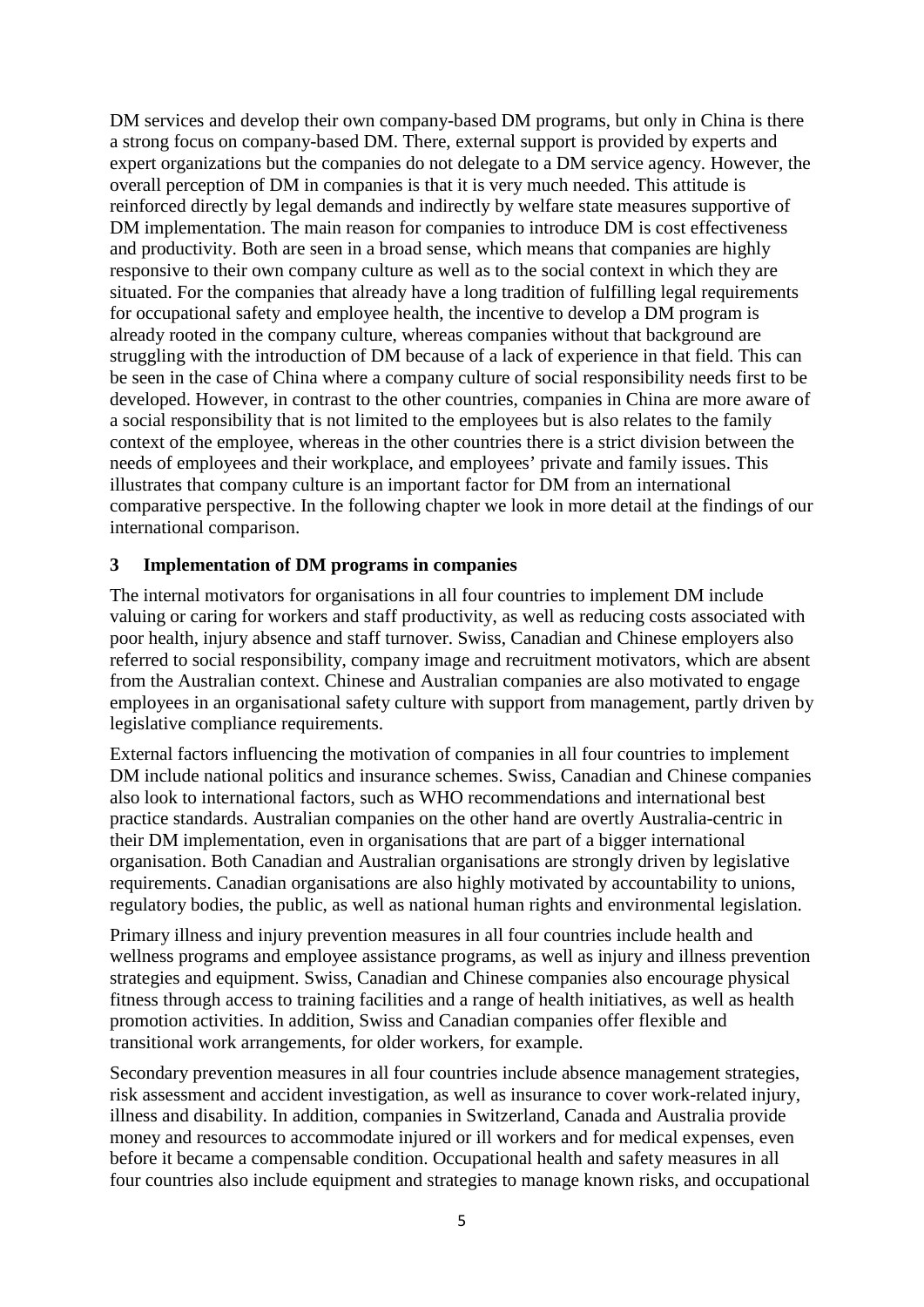health and safety committees. In China there was also mention of CCTV systems to monitor workplaces.

Tertiary prevention of long-term disability in all four countries includes return-to-work support and retraining if required. Organisations in Switzerland and Australia mentioned the use of case management strategies. Australian and Chinese companies also emphasise support for medical intervention, including referral to external treatment providers. Both Canadian and Chinese companies provide some support to family members. In the case of China, this extends to job offers for family members of seriously injured workers, in order to offset losses to family income.

Evaluations conducted by companies in all four countries included time measures, such as absenteeism and work time lost due to injury, as well as cost measures and return to work outcomes. All countries, except Canada, also mentioned employee feedback or staff satisfaction surveys. Both Switzerland and Australia observed problems with how evaluations are utilised in companies, including a lack of feedback loops to inform DM initiatives and unsystematic approaches to evaluation.

All four countries acknowledge that politics and legislation are key drivers of DM implementation in companies. Similarly, various types of insurance play an important role in the implementation of DM in all four countries. Legislated insurance requirements are a particularly strong driver of DM in Australia.

## <span id="page-5-0"></span>**4 Effectiveness of DM programs in companies**

Effectiveness is a key factor for DM. Looking at the implementation of DM in the researched companies, we find that both internal and external factors influence it implementation. This is relevant when we ask what aims do companies have and how are they reached? We must focus on the employer's side as well as on the employee's side because both are relevant for understanding the effectiveness of DM programs.

If we look at the benefits of DM from an employer's perspective we find that the companies in the different countries see employee retention, employee recruitment, increased productivity and a quick return to work as important. In this, we do not find many national differences, but there are differences between companies. Companies with more comprehensive DM in each country tend to focus more on productivity and see the other benefits as important ways to achieve this overall aim. For companies that take a more limited approach, employee retention and an effective return to work process is the main aim of DM. In this regard DM developments in companies show what progress companies have already made in DM. Here again it is not the national context that is relevant but the length of time that DM has been implemented in a company. In general, the companies see DM as beneficial for a more stable, engaged workforce.

The cost-efficiency of DM programs is very relevant for all the companies but costeffectiveness is highly dependent on the social welfare context. For companies in Canada and Australia, implementing and conducting DM is highly cost-effective right from the beginning. In Switzerland and China, however, companies regard the cost-effectiveness of DM programs as difficult to analyse and at best will be reached in the middle to long term. The main reason is that there are fewer company-based insurance schemes, and more general and stateregulated social insurance schemes whose premiums cannot be influenced by a company's action. Therefore in Switzerland and China, public discourses tend to focus more on moral and social responsibility of employers than in Canada and Australia. Nevertheless, the cost savings made from an effective DM program are crucial for maintaining and developing DM programs in companies, and a safe and healthy workplace, employee appreciation, income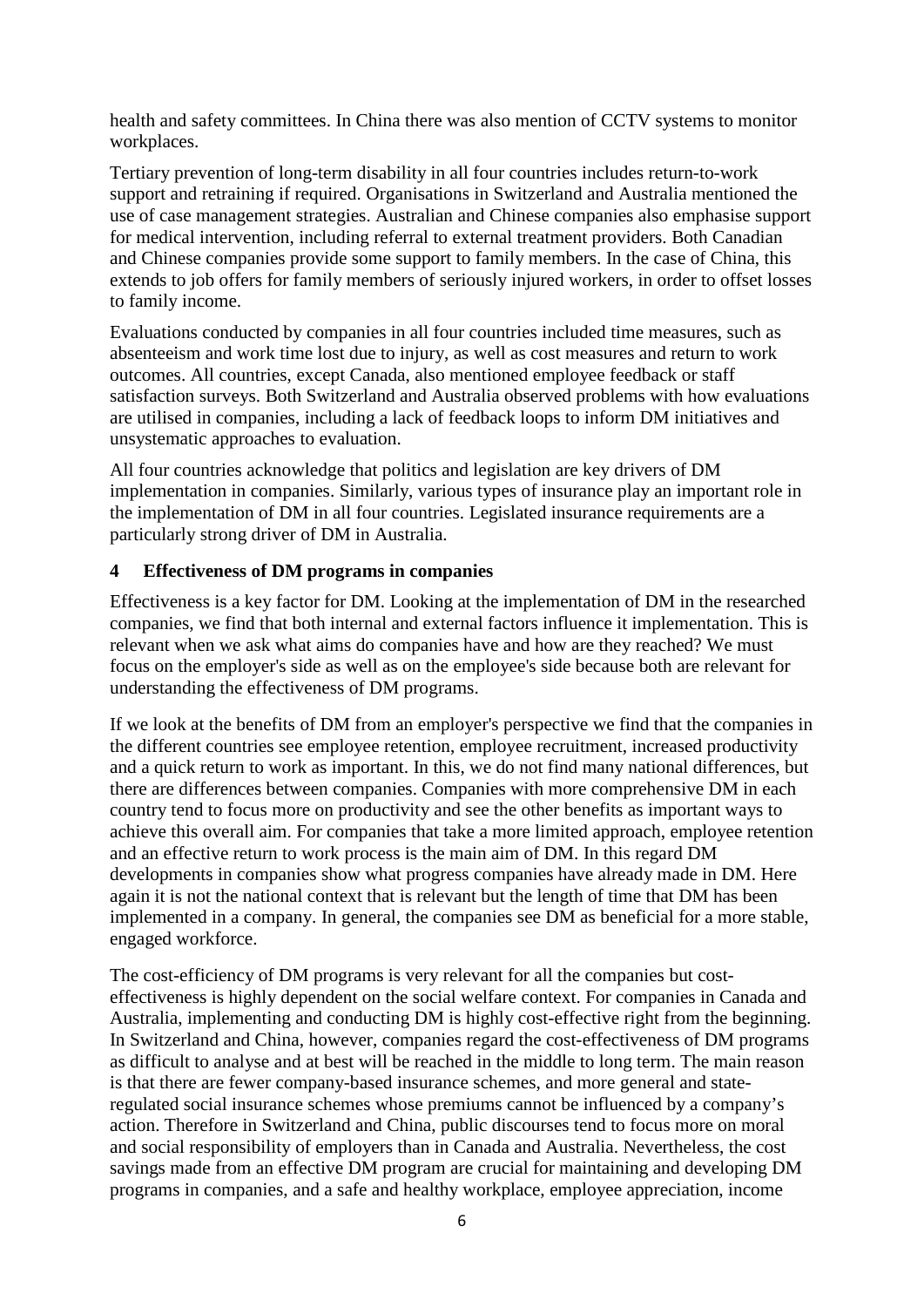replacement and the availability of extensive resources are seen as crucial by the companies. However, for some companies, costs are also perceived as a potential danger for the development of DM programs. This is mainly the case in private companies; public companies see the costs as less of a danger for DM programs and see political decisionmakers as influential for the development of DM.

The advantages of DM in companies include the immediate increased safety and DM awareness in the workplace. This is especially valid for companies in Canada and Australia. For Swiss and Chinese companies this effect is seen only in the long run. Australian companies emphasize the cultural impact that DM has in establishing a strong safety culture that is influenced from the bottom up, where workers are able to decide on the best way to manage risk and prevent illness and disability, as well as that companies with DM offer increased opportunities. This is less often the case for companies in the other participating countries. Whereas companies with DM in Australia also report improved opportunities for raising "hot topics" such as mental illness, this does not seem to be an issue for Chinese companies; on the other hand, Swiss and Canadian companies mention this as one of the major problems to be tackled. For them DM might offer an additional opportunity but it is seldom taken by employees. For all the companies in all countries DM is seen as contributing to the enhancement of the company's reputation for DM innovation, especially where DM is monitored and evaluated.

In the companies in Canada, Australia and Switzerland, the strengths of DM programs were coded into four sub-categories: Services, Interactions, Operation and Return to Work (RTW). For Chinese companies, workplace safety is the main focus and the companies report less on activities that belong to more comprehensive DM. All Canadian companies identified service strengths, which include access to benefits, extensive resources, availability of experts in the field, fast response and high levels of care. This is also the case for Australian companies, but less so for Swiss companies some of those activities depend not on companies' DM but on social welfare institutions. Chinese companies are less involved with these measures. Furthermore, many of the strengths identified in Canadian, Swiss and Australian interviews are specific to the interactions between parties involved in DM programs. These include being accommodating, flexible, working with the individual, no discrimination, supportive and empathetic staff, and having an open door policy. Strengths pertaining to RTW include providing funding for further education while on modified duties, ability to work part-time while on long-term disability, and modified duties. Operations are another area that companies in Canada, Australia and Switzerland see advantages in their DM programs. This includes the use of technology to make information available, identifying the people who need programs, providing training, implementing safety protocols and ease of access of the program. In conclusion, organizations recognize that DM programs have been successful in these areas.

In the thematic analysis of Canadian interviews, weaknesses were divided into organizational challenges and employee challenges. In both of these categories, weaknesses were primarily related to claim and case management. Organizational challenges were further categorized into three areas of weakness: Communication, recordkeeping and workplace/return to work. Australian companies reported similar weaknesses, whereas the weaknesses of Swiss and Chinese companies are different. Companies in Switzerland see weaknesses in a lack of employee engagement and responsibility in DM. For Swiss companies, case management itself is only seen as a problem if different external actors are involved in a case and the lead is not with the company's DM. Communication, recordkeeping and workplace/return to work are not reported as weaknesses but as strengths of DM in Swiss companies.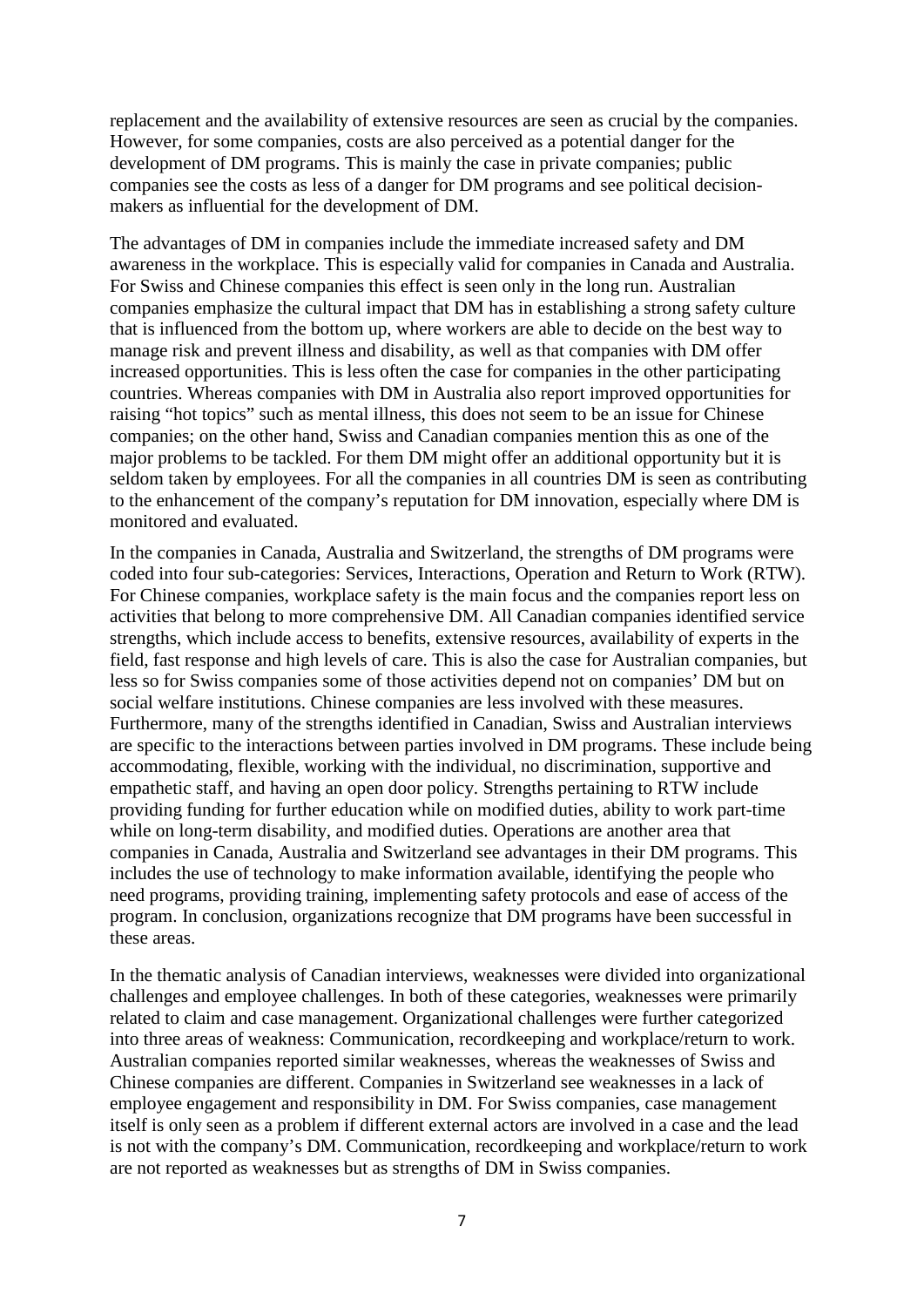With a few exceptions, employee challenges are weaknesses identified by employees who had been involved with the DM program. These include denied claims, low compensation, pressure to return to work and lack of graduated RTW opportunities. It was identified that there are often administrative responsibilities for employees and that the onus or burden is on them to come up with their own solutions. As for the programs themselves, weaknesses include lack of both formal wellness programs and a focus on mental health and wellness. Other weaknesses for employees include insensitivity dealing with participants in the program and having to relive traumatic experiences in discussing the situation. Companies in China report the same difficulties as those reported by Canadian companies, but Australian and Swiss situations are different. The weaknesses mentioned in the Canadian interviews were rarely reported in Australia and in Switzerland.

All the participating countries struggle to manage the stigma associated with disability and injury in the workplace. Particularly in Australian companies, this affects organisational safety culture and the rate of reporting near misses and incidences, and asking for help. This is less important for Switzerland because such incidents are mostly not included in DM programs but rather in occupational health and safety. Australian companies report an overprocessing of safety reporting systems, which leads to workers' disengagement with safety as it is perceived a "tick box exercise", which is not reported at all in the companies of the other participating countries. For Australian companies, several more problems were reported, including the complexities of managing mental health injuries in the workplace and the competing priorities often experienced by a profit-driven business; developing resilience in the workplace; using feedback gathered from various arms of the business to inform and improve the DM processes; legislative impacts on maintaining the quality of DM service delivery. Such challenges are also reported in Canada and in Switzerland, but less often in China. Again, the lack of that kind of problem in Chinese companies is due to the fact that no comprehensive DM is implemented there.

In conclusion, it can be shown that strengths and weaknesses of DM in companies in general depend less on national differences than on the development of DM programs in the companies. The more complex DM systems become, the greater the challenges in conducting case management, getting different actors involved, and having effective communication between internal and external actors. However, it seems that differences in this regard are either company-related, which means that DM programs are often paralleled by additional programs like occupational health and safety or health prevention programs that incorporate DM-tasks, or they are related to different processes and programs linked to welfare state matters, as with short- and long-term disability programs in Canada and Australia.

Taken as a whole, our data suggest that when considered either as a comprehensive international sample, or as individual countries, respondents report disability management programs as positively predicting job satisfaction, physical health, mental health, workplace morale and reduced sickness absence. However, the specific components of disability management programs (disability prevention, stay-at-work, or return-to-work) predict positive outcomes differently, depending on the country. For example, in Canada, no component of disability management predicts reduced sickness absence, whereas in Switzerland, reduced sickness absence is predicted by stay-at-work programs specifically. Other country-specific outcomes have been described in detail above. In addition, our results suggest that, for Canada, the influence of disability management on the measured factors is generally considered more positive in private, non-unionized companies. In comparison, there are no significant differences between public and private companies in Switzerland (more positive for non-union), and no significant differences between unionized and non-unionized employees in Australia (more positive for private). China's results contrast with the pattern of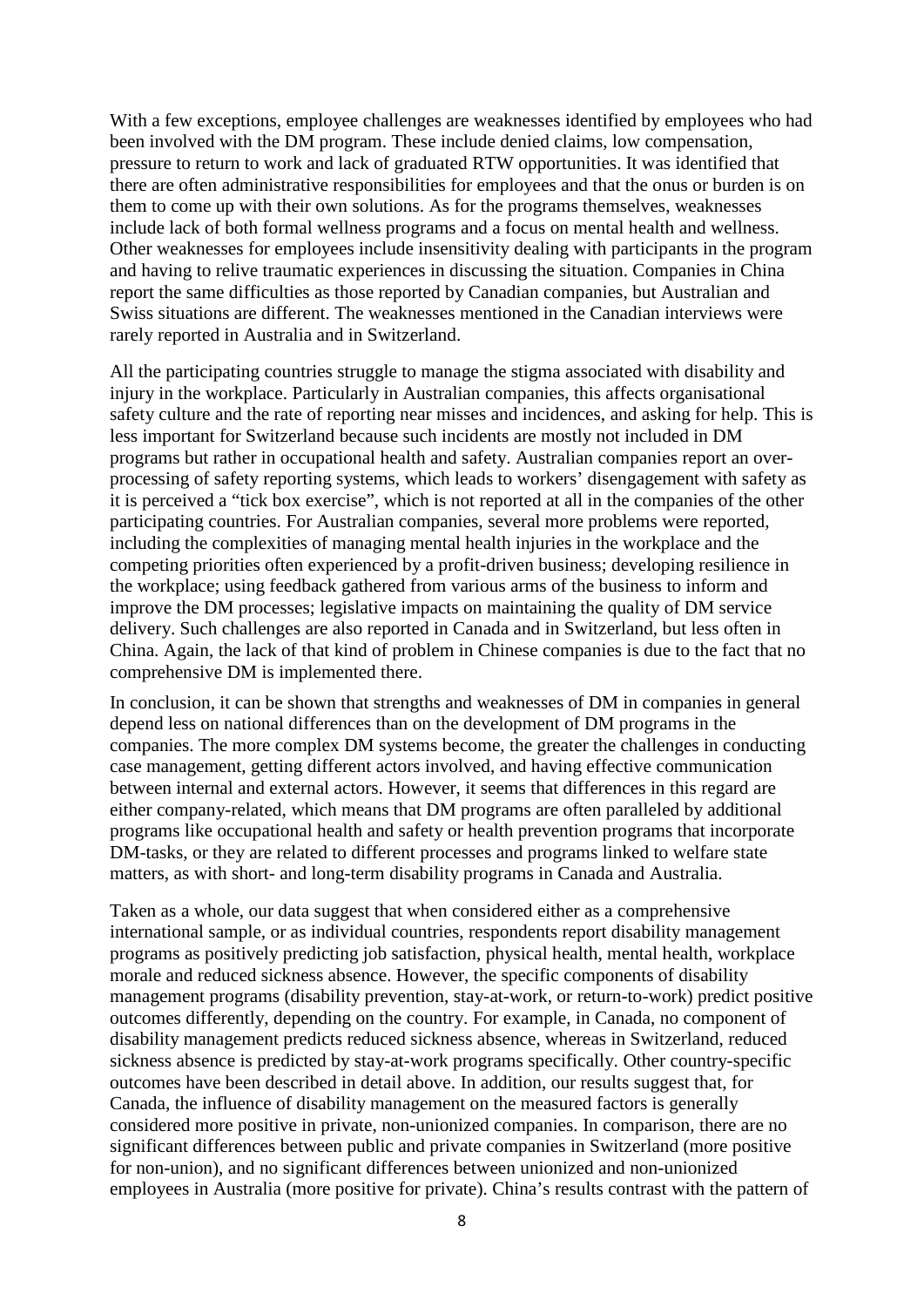the other countries and suggest more positive outcomes from disability management in public, unionized workplaces. Gender analyses suggest little influence, with only one significant difference. Specifically, Canadian men report a greater influence of disability management programming on physical health, compared with Canadian women.

To our knowledge, the present project is the first international comparative study to provide both qualitative case-study and quantitative survey-based data from four countries at varying stages of DM implementation, with substantially different political and social systems. The cooperation of our international research team resulted in increased international collaboration for DM services, attained meaningful knowledge of DM practices according to country, increased dissemination of DM knowledge globally, and has the potential to have social and political influence on the treatment of injured and ill workers around the world. Therefore, an international analysis of DM programs in private companies, including the impact of national social systems on DM, and the effectiveness of different DM concepts and programs, is a vital contribution to knowledge about DM. Further, this type of international study helps to reveal the factors that encourage private companies to implement DM and to highlight the specific benefits for workers in the countries analysed (cf. Westmorland & Buys, 2004). This knowledge can then be shared in order to improve DM uptake in currently non-involved institutions or countries, furthering the development of workplace integration programs and to help companies to face the challenges linked to demographic change.

## <span id="page-8-0"></span>**5 Expected and Obtained Results**

At the beginning of this research project it was assumed that there are significant differences between company DM in the different countries, thanks to national legislation, welfare state matters, and the different histories of DM over recent decades. However, even if is true in many ways, this study demonstrates that the core issues related to DM are quite similar across the four countries. On the one hand this might be due to the strong focus on international and westernized companies, which leads to similar practices and processes. On the other hand it might be due to the more general problem that the health and wellbeing of employees is still a relatively new issue for companies to deal with. That means that similar challenges occur, such as how to get the information and support essential to implementing DM, knowing what qualifications are required to address disability issues in companies, and how DM fits into the main company activities. Against this background it was surprising to see that even in those countries in which DM is already well established in many companies, there are still major deficits in many areas. Another important finding, however, is that DM is clearly seen as an important way to deal with current challenges related to demographic change and shortage of labour.

## <span id="page-8-1"></span>**6 Practical application of the results**

The SNIS project on disability management is the first international and interdisciplinary study in the field and our results are highly valuable for the future development of DM. For the researched companies it was very clear that disability management is an important activity. However, there are also significant insights into the need for further development and improvement of the DM schemes implemented in the researched companies. The research results should, therefore, influence and encourage further initiatives in research and practice aimed at improving existing models and concepts. The problems entailed by demographic change, including an aging workforce and a shortage of skilled and semi-skilled workers, mean that there is a growing need for action to improve health conditions and support structures for workers facing a change in their work capacities. Therefore, there is a need for research and development into and with companies that contributes to innovation in DM. The SNIS study is an important step towards this aim, because it provides knowledge about the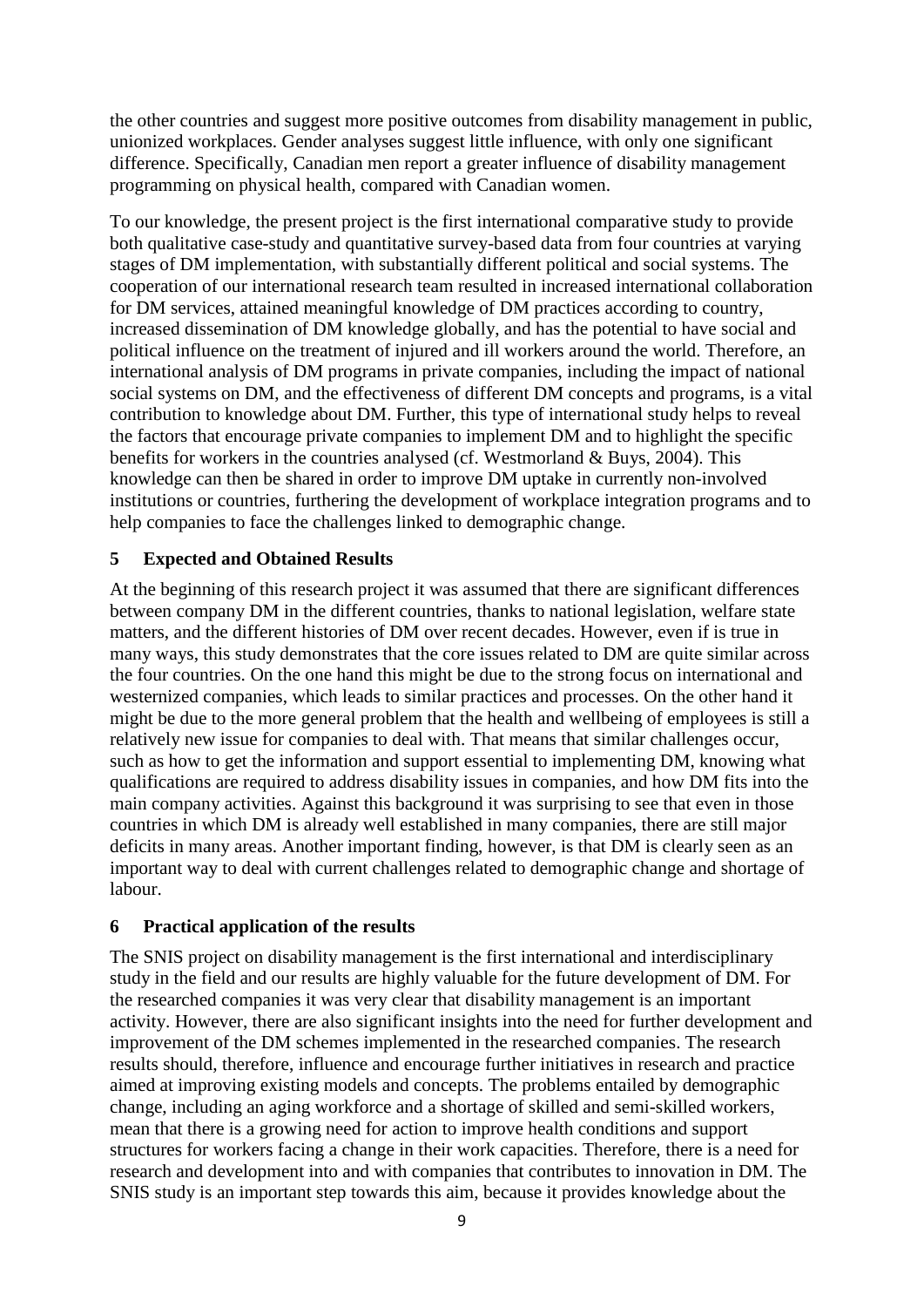practices of private and public company's DM in different countries. It can also be a blueprint for following up those programs that are already underway.

The SNIS project on disability management shows that companies are highly relevant actors in DM and should be actively included in the research process. Working closely with many companies has not only provided us with the data required for this project, but also on-going collaborations that support the existing research process and open up opportunities for future research. We also developed significant insights into the process of recruiting organisations for research such as this.

In Australia, the recruitment process went very well thanks to the researchers' existing industry connections and to their ability to enthuse companies about the benefits of their involvement for their company and for DM in Australia. Each company will receive a report with an overview of findings relevant to them, as well as the opportunity for further collaboration with the researchers should they wish to develop their DM programs further. This is similar to the cooperation between the researchers in Switzerland and the companies involved there.

# <span id="page-9-0"></span>**7 Questions that merit further exploration**

The international DM study shows the need for more research into the specific DM problems companies have, especially with regard to mental health, an aging workforce and young employees with health problems. In addition, research is needed into professional practices, what DM practitioners are doing well, and where support and improvement are required. Here, focus is needed on the qualifications that DM practitioners should have and how they can obtain them. From a conceptual perspective, investigation is needed into the different size of companies: what works well in big companies and how can small and medium sized companies access the DM services they need?

This study suggests that our findings should be taken up in the BA and MA programs of the participating universities, as well as in their continuing education programs in DM in order to contribute to the improvement in the qualifications of DM practitioners. Moreover, there is a demonstrated need to develop concepts and strategies for implementing DM in companies. For that, further research is required in which companies are accompanied and supported in implementing DM.

Methodologically, that means that with regard university DM programs, curriculum development is needed to make sure that DM practitioners are qualified in case work as well as in organisational development. To improve knowledge about implementing DM in companies, we need more company case studies and to apply action research methodology.

## <span id="page-9-1"></span>**8 Practical and policy recommendations**

Demographic changes are resulting in an aging workforce and a general labour shortage in many countries, so companies need to improve workplace-related activities in order to maintain individual productivity even in circumstances of change due to health problems. Towards the achievement of that goal, we can make the following recommendations, based on our findings:

 Companies without highly qualified DM practitioners or access to external DM services are less prepared to tackle the new complexities of psycho-social and health-related problems in the workplace. They are becoming less attractive to employees and they are facing a decline in productivity. Therefore, companies need to implement their own internal professional support structures or they must work with external services in a proactive manner to improve health and working conditions.